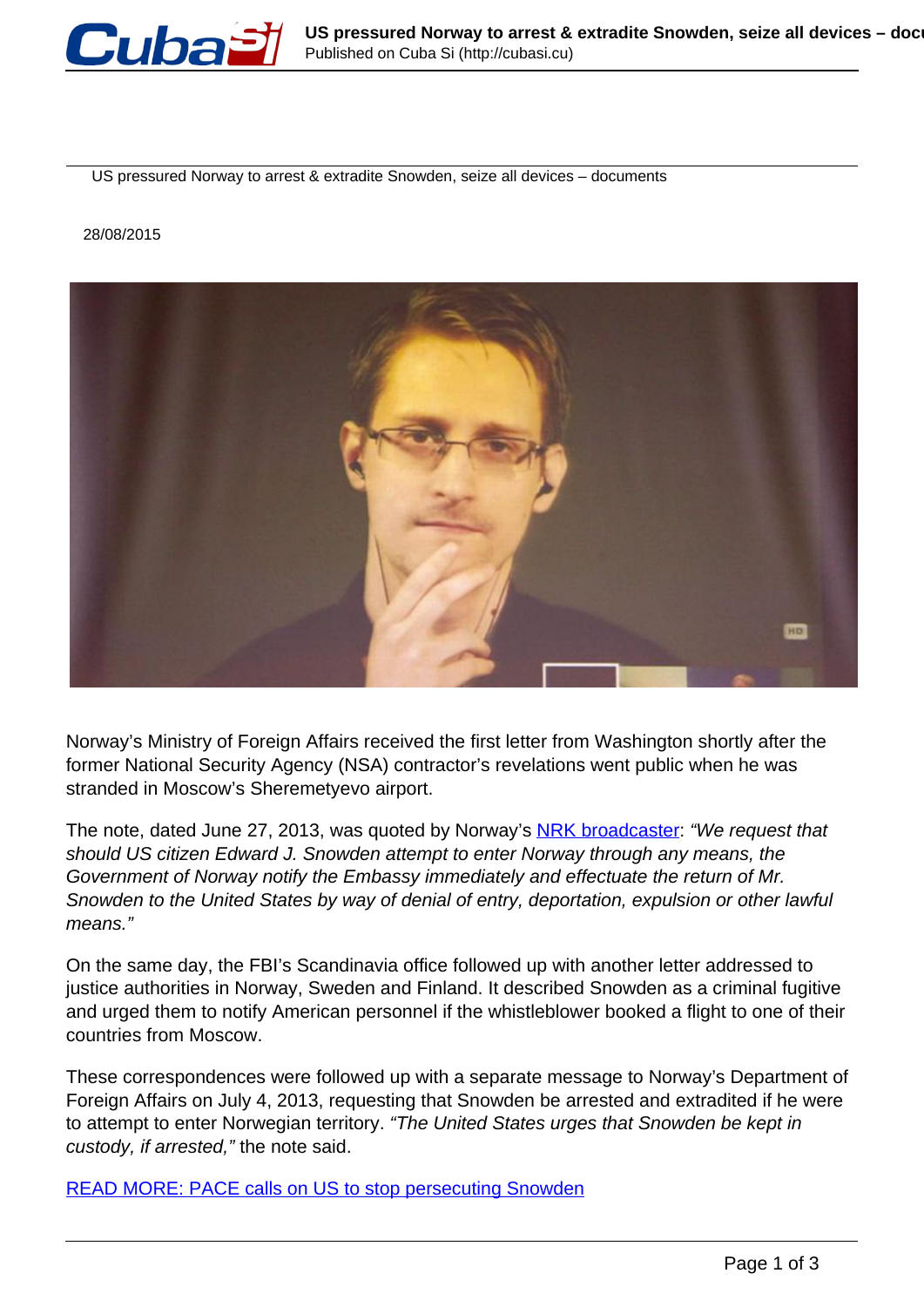The language in documents revealed by NRK reflects how desperately the US wanted to contain the information Snowden had in his possession.

Cuba

"The Embassy requests the seizure of all articles acquired as a result of the offenses (..) This includes, but is not limited to, all computer devices, electronic storage devices and other sorts of electronic media."

The most problematic aspect of the US making such bullish requests is that Snowden would have been denied his international right to apply for asylum before being arrested had the countries complied, Snowden's lawyer Ben Wizner told NRK.

"What is troubling to me is the suggestion that if Mr. Snowden showed up in one of these countries, he should be promptly extradited – before he would have a chance to raise his humanitarian rights under international law," he said.

"The only correct response from political leaders in Norway or any other free society should be to tell the US that this is a question of law and not a question of politics. And that, under international law, someone who is charged with a political offense has a right to raise a claim for asylum before the question of extradition even comes up."

Snowden has been invited to Norway to receive the prestigious Bjørnson Prize by the Bjørnstjerne Bjørnson Academy for freedom of expression. The award is being presented to Snowden "for work protecting privacy and for shining a critical light on US surveillance of its citizens and others."

However, it is still unclear whether Norway would arrest Snowden if he attempted to enter the country.

Norway's Justice and Foreign Affairs departments said that the US' requests had not been answered because, under Norwegian law, no country can make an extradition request until the alleged criminal is actually on Norwegian territory.

Jøran Kallemyr, State Secretary in Norway's Department of Justice, confirmed this view: "What Norway has done is to inform the American authorities how the Norwegian system works," he said. "If they request an extradition, the prosecuting authorities will decide if the case should be brought before the courts. And the court will decide if the terms for extradition are fulfilled."

## READ MORE: US aggressively threatened to 'cut off' Germany over Snowden asylum - report

Norway is not the only country reportedly bullied to hand over Snowden. Washington threatened to stop sharing intelligence with Berlin should Germany offer asylum to Snowden or even try to arrange any kind of travel to Germany, according to a report by journalist Glenn Greenwald.

"They told us they would stop notifying us of plots and other intelligence matters," German Vice Chancellor Sigmar Gabriel said earlier this week, as cited by Greenwald in the Intercept.

Snowden sought political asylum in Russia in 2013 after facing arrest and extradition to the US, where he has been charged under the country's Espionage Act.

On August 1, 2013, Russia granted him asylum for one year, saying it had no other legal choice. A year later, Snowden received a Russian residence permit valid for three years, valid from August 1, 2014. In March, he publicly asked Switzerland to grant him political asylum.